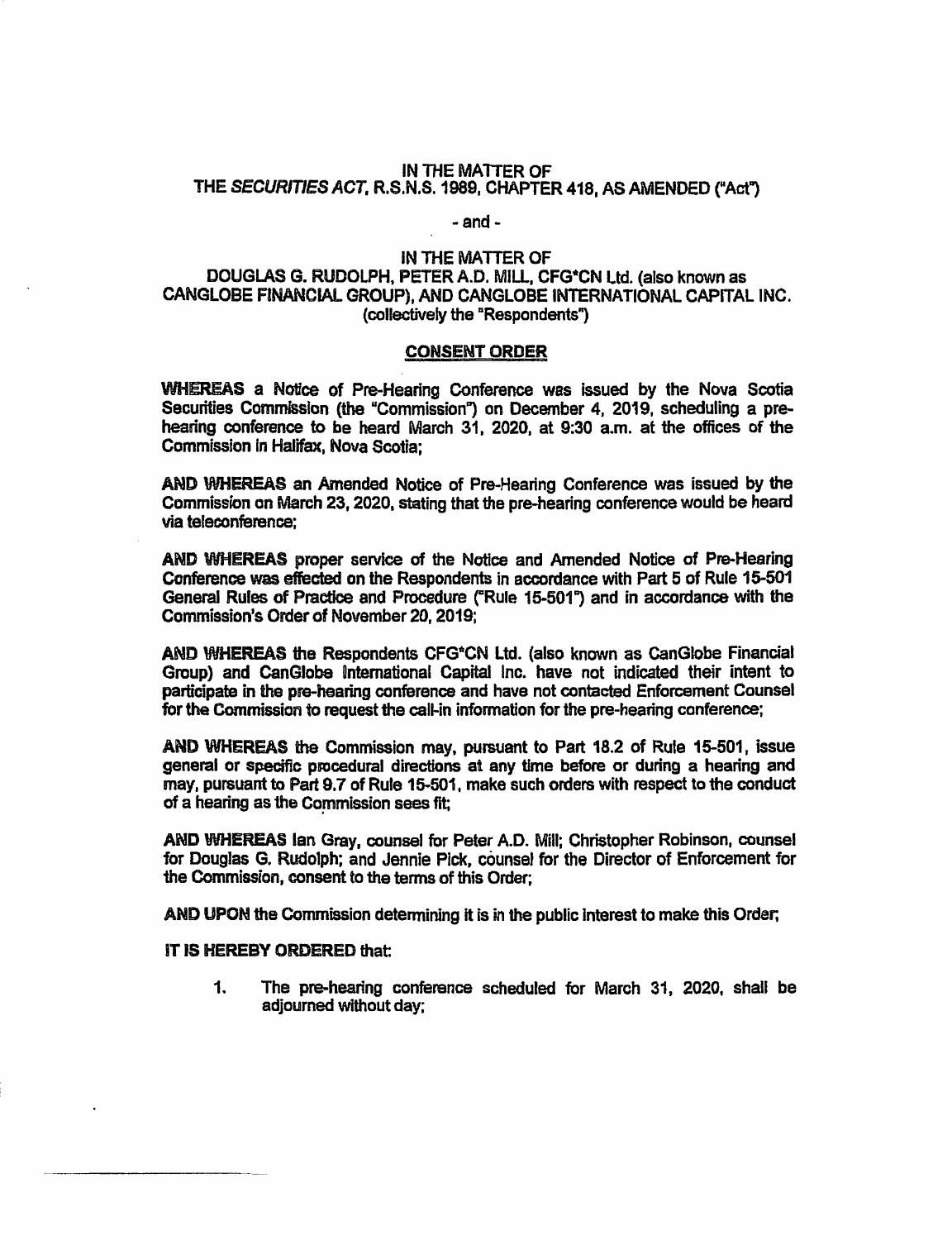- **2. Pursuant to Part 8 of Rule 15-501, any document on which a party intends ta rely at the hearing of this matter that is not disclosed to the other parties** by June 5, 2020, will not be admitted at the hearing without leave of the Commission. Similarly, any witness on whose testimony a party intends to **rely at the hearing of this matter who is not identified to the other parties and a summary of whose evidence is not provided to** the **other parties by** June **5, 2020, will not be called at the hearing without leave of the Commission;**
- **3. The parties will bring any pre-hearing motions on or before August 7, 2020;**
- **4. Any party seeking witness accommodations, such as video conferencing, will notify the other parties and the Commission of same on or before** September 18, 2020;
- **5. The Director of Enforcement will file a pre-hearing brief on or before October1,2020;and**
- **8. The Respondents** will **file their pre-hearing briefs on or before October 30, 2020.**

**DATED at Halifax, Nova Scotia, this 3rdday of April, 2020.** 

**NOVA SCOTIA SECURITIES NOVA SCOTIA SECURITIES**<br>COMMISSION

**Walter Thompson, Q. Chair of Pane<sup>1</sup>** 

Ken Wheelans Commissioner

Walsh **Heidi Walsh-Sampson** 

Collimissioner

**CONSENTED TO:** 

**Ian Gray Walker Dunlop Counsel to Peter A.O. MiU** 

**Page2 of3**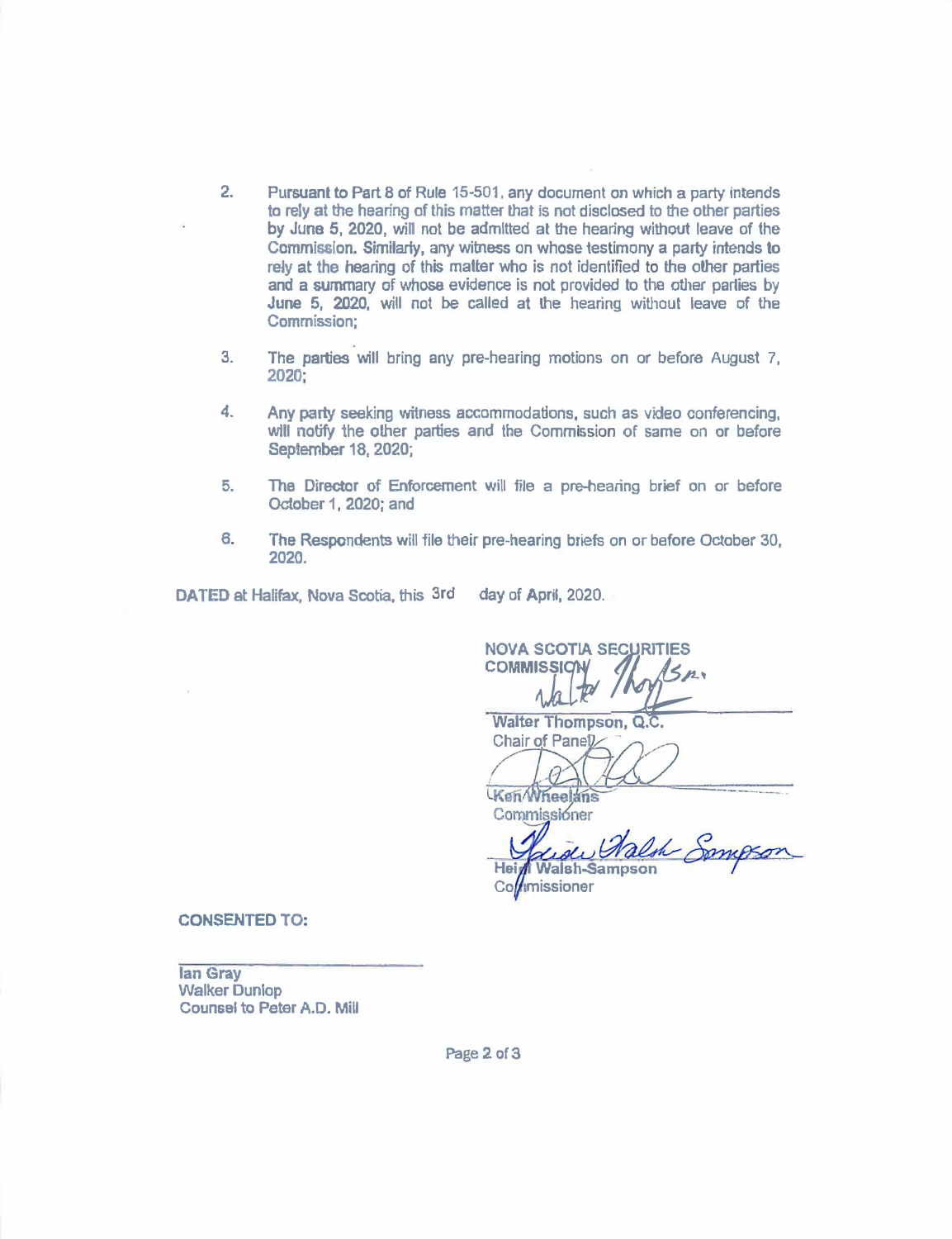Je

Jennie Pick Counsel to the Director of Enforcement for<br>the Nova Scotia Securities Commission

 $\ddot{\phantom{1}}$ 

Christopher Robinson<br>CIR Law Inc.<br>Counsel to Douglas G. Rudolph

. . . .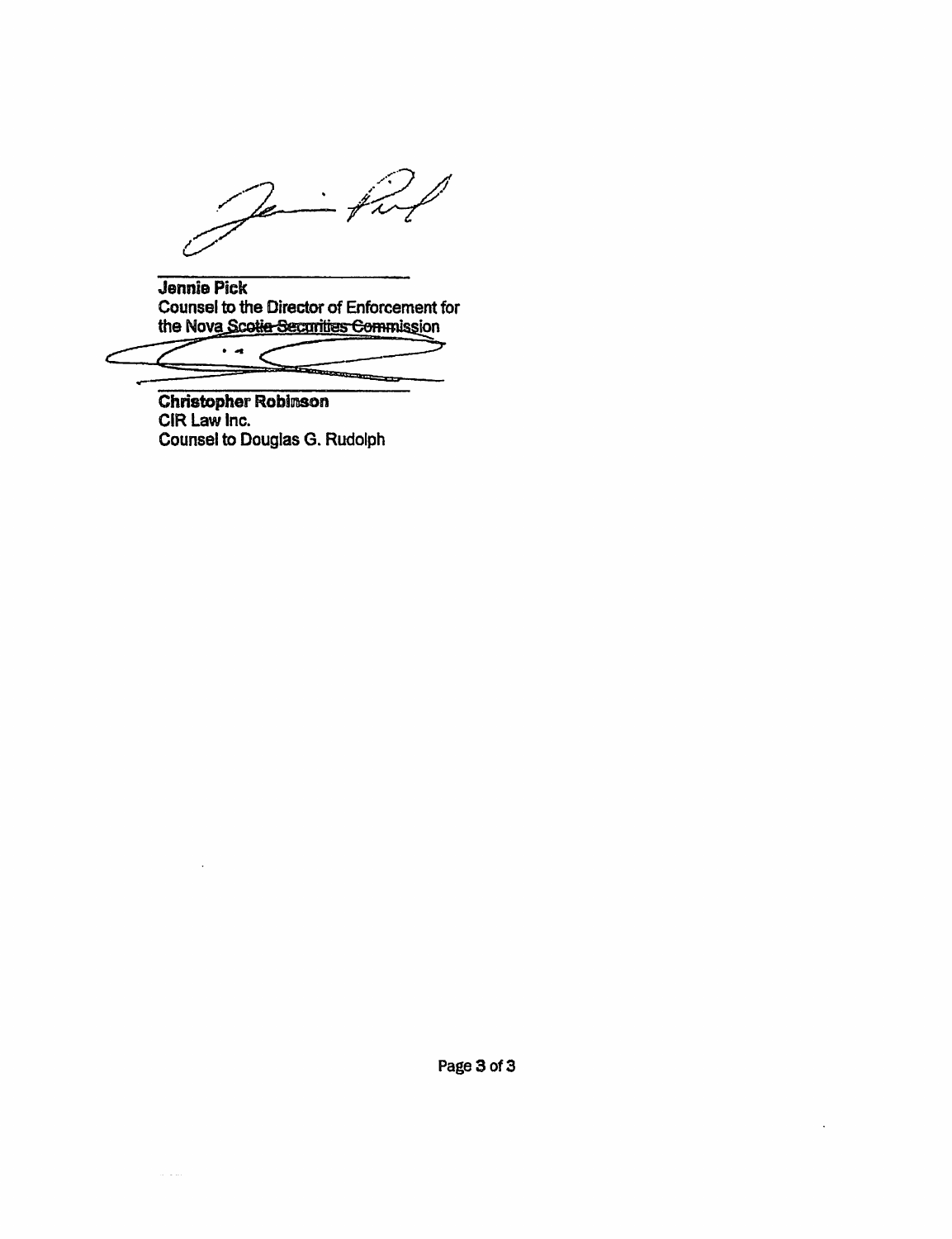## IN THE MATTER OF THE SECURITIES ACT, R.S.N.S. 1989, CHAPTER 418, AS AMENDED ("Act")

## $-$  and  $-$

## IN THE MATTER OF

# DOUGLAS G. RUDOLPH, PETER A.D. MILL, CFG\*CN Ltd. (also known as CANGLOBE FINANCIAL GROUP), AND CANGLOBE INTERNATIONAL CAPITAL INC. (collectively the "Respondents")

## **CONSENT ORDER**

**WHEREAS** a Notice of Pre-Hearing Conference was issued by the Nova Scotia Securities Commission (the "Commission") on December 4, 2019, scheduling a prehearing conference to be heard March 31, 2020, at 9:30 a.m. at the offices of the Commission in Halifax, Nova Scotia:

**AND WHEREAS** an Amended Notice of Pre-Hearing Conference was issued by the Commission on March 23, 2020, stating that the pre-hearing conference would be heard via teleconference:

AND WHEREAS proper service of the Notice and Amended Notice of Pre-Hearing Conference was effected on the Respondents in accordance with Part 5 of Rule 15-501 General Rules of Practice and Procedure ("Rule 15-501") and in accordance with the Commission's Order of November 20, 2019;

AND WHEREAS the Respondents CFG\*CN Ltd. (also known as CanGlobe Financial Group) and CanGlobe International Capital Inc. have not indicated their intent to participate in the pre-hearing conference and have not contacted Enforcement Counsel for the Commission to request the call-in information for the pre-hearing conference;

**AND WHEREAS** the Commission may, pursuant to Part 18.2 of Rule 15-501, issue general or specific procedural directions at any time before or during a hearing and may, pursuant to Part 9.7 of Rule 15-501, make such orders with respect to the conduct of a hearing as the Commission sees fit:

AND WHEREAS Ian Gray, counsel for Peter A.D. Mill; Christopher Robinson, counsel for Douglas G. Rudolph; and Jennie Pick, counsel for the Director of Enforcement for the Commission, consent to the terms of this Order:

AND UPON the Commission determining it is in the public interest to make this Order;

## IT IS HEREBY ORDERED that:

 $1<sub>1</sub>$ The pre-hearing conference scheduled for March 31, 2020, shall be adjourned without day;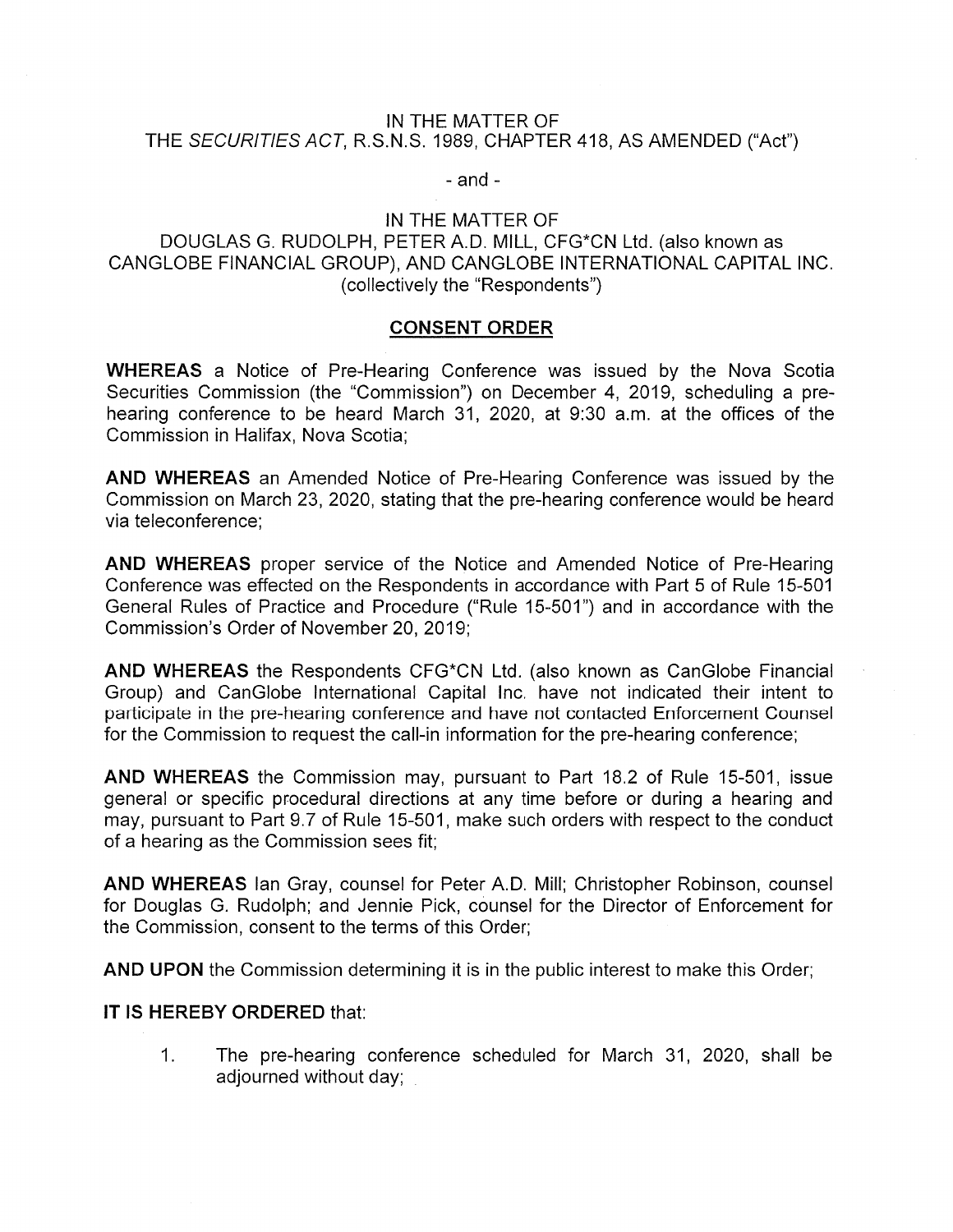- $2.$ Pursuant to Part 8 of Rule 15-501, any document on which a party intends to rely at the hearing of this matter that is not disclosed to the other parties by June 5, 2020, will not be admitted at the hearing without leave of the Commission. Similarly, any witness on whose testimony a party intends to rely at the hearing of this matter who is not identified to the other parties and a summary of whose evidence is not provided to the other parties by June 5, 2020, will not be called at the hearing without leave of the Commission:
- $3<sub>1</sub>$ The parties will bring any pre-hearing motions on or before August 7.  $2020;$
- 4. Any party seeking witness accommodations, such as video conferencing. will notify the other parties and the Commission of same on or before September 18, 2020;
- 5. The Director of Enforcement will file a pre-hearing brief on or before October 1, 2020; and
- 6. The Respondents will file their pre-hearing briefs on or before October 30. 2020.

**DATED** at Halifax, Nova Scotia, this

day of March, 2020.

# **NOVA SCOTIA SECURITIES COMMISSION**

**Walter Thompson, Q.C.** Chair of Panel

**Ken Wheelans** Commissioner

Heidi Walsh-Sampson Commissioner

**CONSENTED TO:**  $\overline{\mathscr{L}}$ lan Grav

**Walker Dunlop** Counsel to Peter A.D. Mill